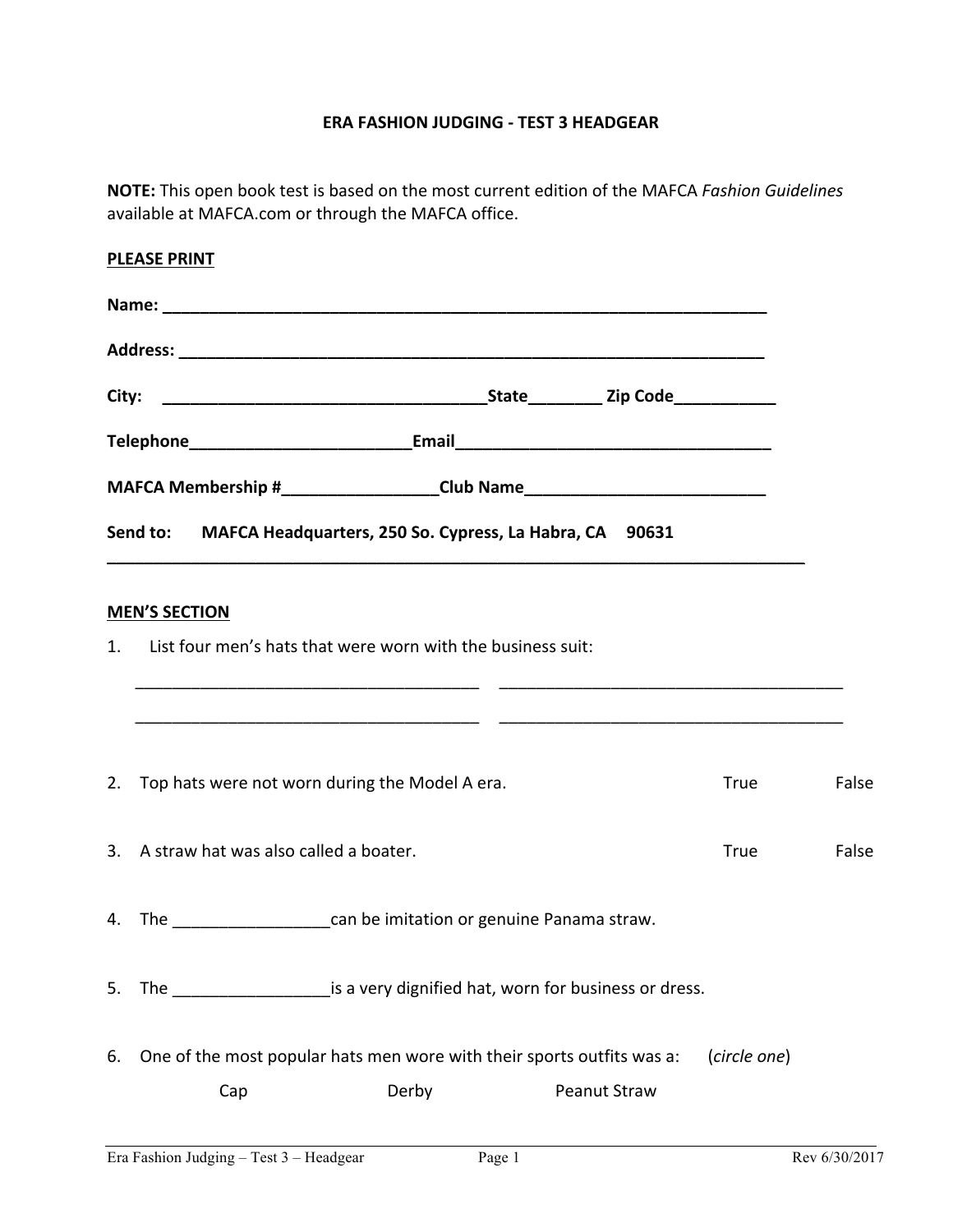|  | 7. In general, men's hair was worn short, and cut just above the ear. |  | True | False |
|--|-----------------------------------------------------------------------|--|------|-------|

|     | 8. The fedora came in several styles and had many different names. The brim could be            |      |       |  |
|-----|-------------------------------------------------------------------------------------------------|------|-------|--|
|     | ______________________________or the _______________________turned under.                       |      |       |  |
|     |                                                                                                 |      |       |  |
|     | <b>WOMEN'S SECTION</b>                                                                          |      |       |  |
| 9.  | Complete how hats were worn in each of the following years:                                     |      |       |  |
|     |                                                                                                 |      |       |  |
|     | 1929 - Just above the _____________________________ exposing the _______________                |      |       |  |
|     | 1930 - Middle of the ____________________________                                               |      |       |  |
|     |                                                                                                 |      |       |  |
| 10. | The crown depth of the hat reduced in depth between 1928 and 1931.                              | True | False |  |
| 11. | The color of the hat chosen for an outfit usually either matched the __________________         |      |       |  |
|     |                                                                                                 |      |       |  |
|     | ___________________________________the accessories.                                             |      |       |  |
| 12. | During the Model A era, large brimmed hats were only worn for beach and outdoor sports.         |      |       |  |
|     |                                                                                                 | True | False |  |
|     | 13. Veils were seen occasionally throughout the Model A era.                                    | True | False |  |
| 14. | The sport hat featured a _________________________________ brim to shade the eyes from the sun. |      |       |  |
| 15. | Hair ornaments were not worn during the Model A era.                                            | True | False |  |
| 16. | Human hair-pieces were used during the Model A era.                                             | True | False |  |